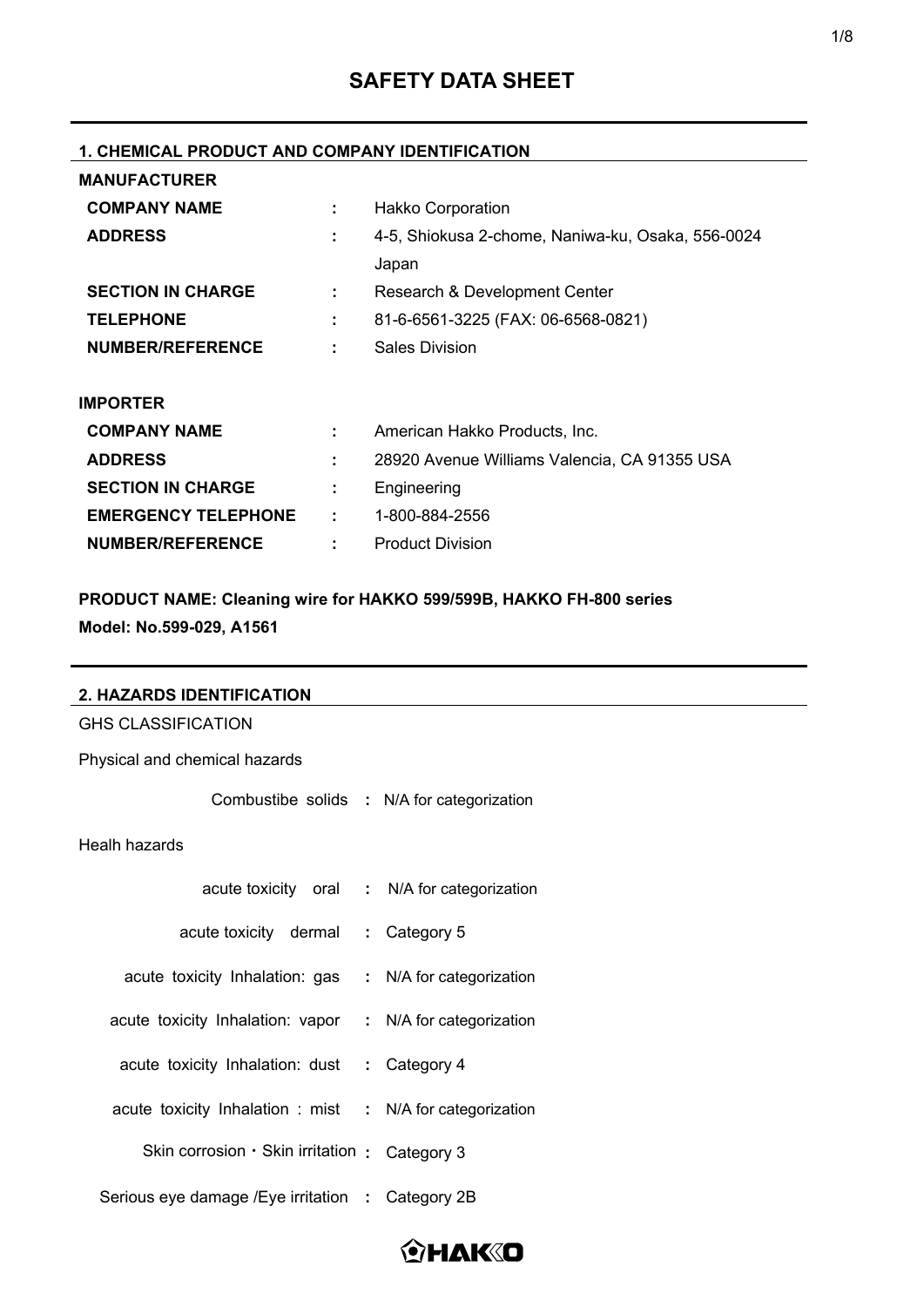| Respiratory sensitizer : Category 1             |  |
|-------------------------------------------------|--|
| Skin sensitizer : Category 1                    |  |
| Germ-cell mutagenicity : N/A for categorization |  |

- Carcinogenicity **:** N/A for categorization
- Reproductive toxicity **:** N/A for categorization
- Specific target organ systemic **:** N/A for categorization toxicity – single exposure
- Specific target organ systemic **:** N/A for categorization toxicity – repeated exposure
	- Aspiration hazard **:** N/A for categorization
- Environmental hazards

|  | Acute hazards to the aquatic : N/A for categorization      |
|--|------------------------------------------------------------|
|  | environment                                                |
|  | Chronic hazards to be the aquatic : N/A for categorization |

environment

GHS LABEL ELEMENTS

PICTOGRAM OR SYMBOL **:** 



| SIGNAL WORD        | : Danger                                            |
|--------------------|-----------------------------------------------------|
| HAZARD INFORMATION | : Potentially hazardous by skin contact             |
|                    | Hazardous by inhalation                             |
|                    | Mild skin irritation                                |
|                    | Eye irritation                                      |
|                    | Inhalation may cause allergy, asthma symptoms or    |
|                    | breathing difficulties.                             |
|                    | May cause allergic skin reaction.                   |
|                    | Toxic to aquatic organisms because of the long-term |
|                    |                                                     |

adverse effects.

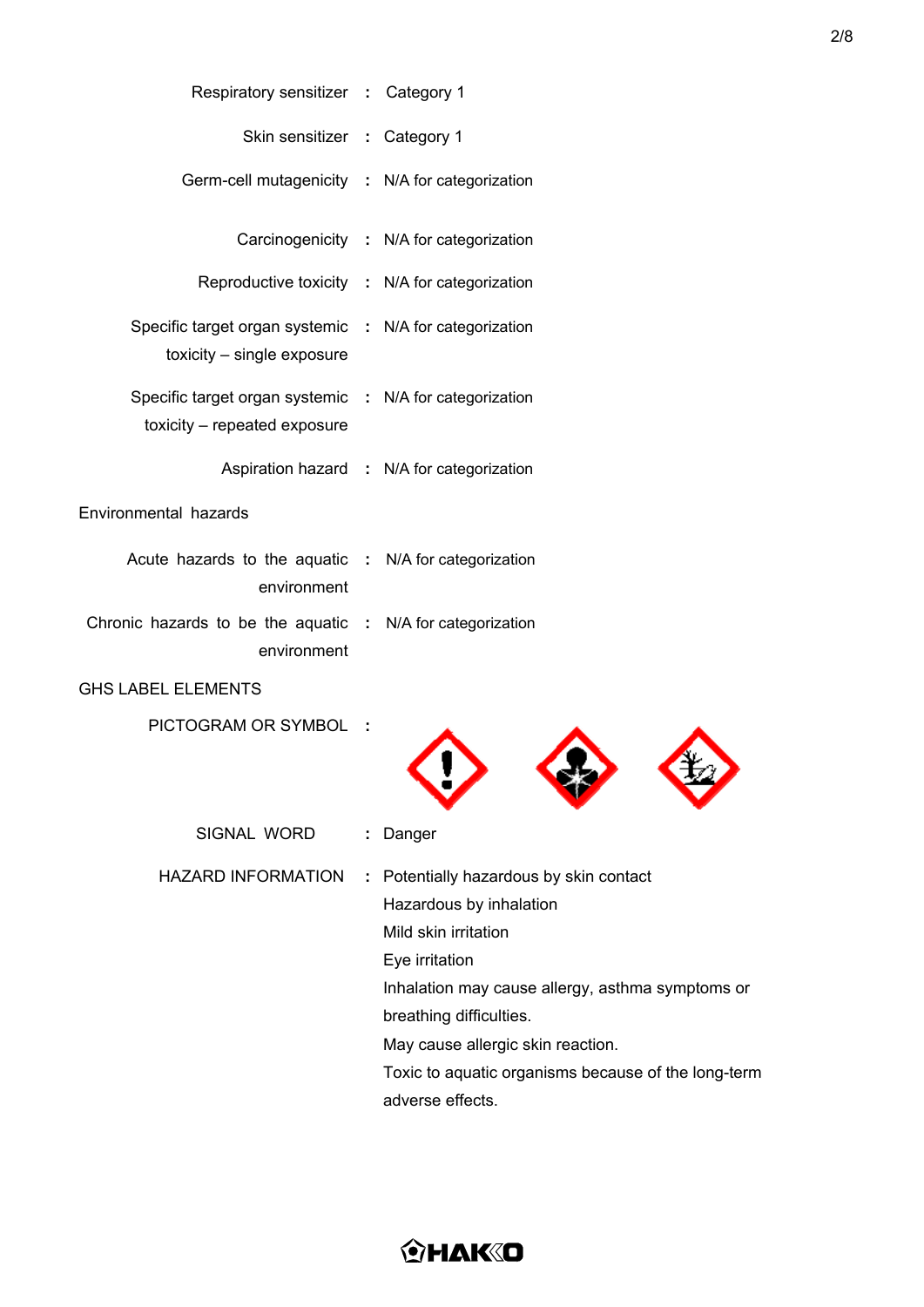#### **CAUTIONARY STATEMENT**

- [SAFETY MEASURES] Avoid inhalation of dust, fume, or vapor.
	- Limit the use to an outdoor or well-ventilated location.
	- Well wash the hands after handling.
	- Do not bring the contaminated clothes out of the workplace.
	- Use appropriate protective gear.

#### Avoid releasing the product to the environment.

- If someone inhales the product, move him to a location with fresh air and rest him in the easy-to-breath position.
- If someone feels sick by inhaling the product, contact the doctor.
- If the product gets into the eye, carefully rinse the eye for more than 15 minutes.

If contact lenses are used and can be removed easily, remove them.

Subsequently continue to rinse the eye.

- If eye irritation continues after the product has got into the eye, receive medical attention.
- If someone is difficult to breath after inhaling the product, move him to a location with fresh air and rest him in the easy-to-breath position.
- If any respiration-related symptom appears, contact the doctor.
- If the product adheres to the skin, rinse the skin with a large amount of water and soap.
- If skin irritation or skin eruptions occur after the product has adhered to the skin, receive medical attention.

Storage

• Store the product in a well-ventilated location.

Disposal

 Use a licensed specialized waste disposer to dispose of the product.

# ◈нак«О

### [FIRST AID MEASURES]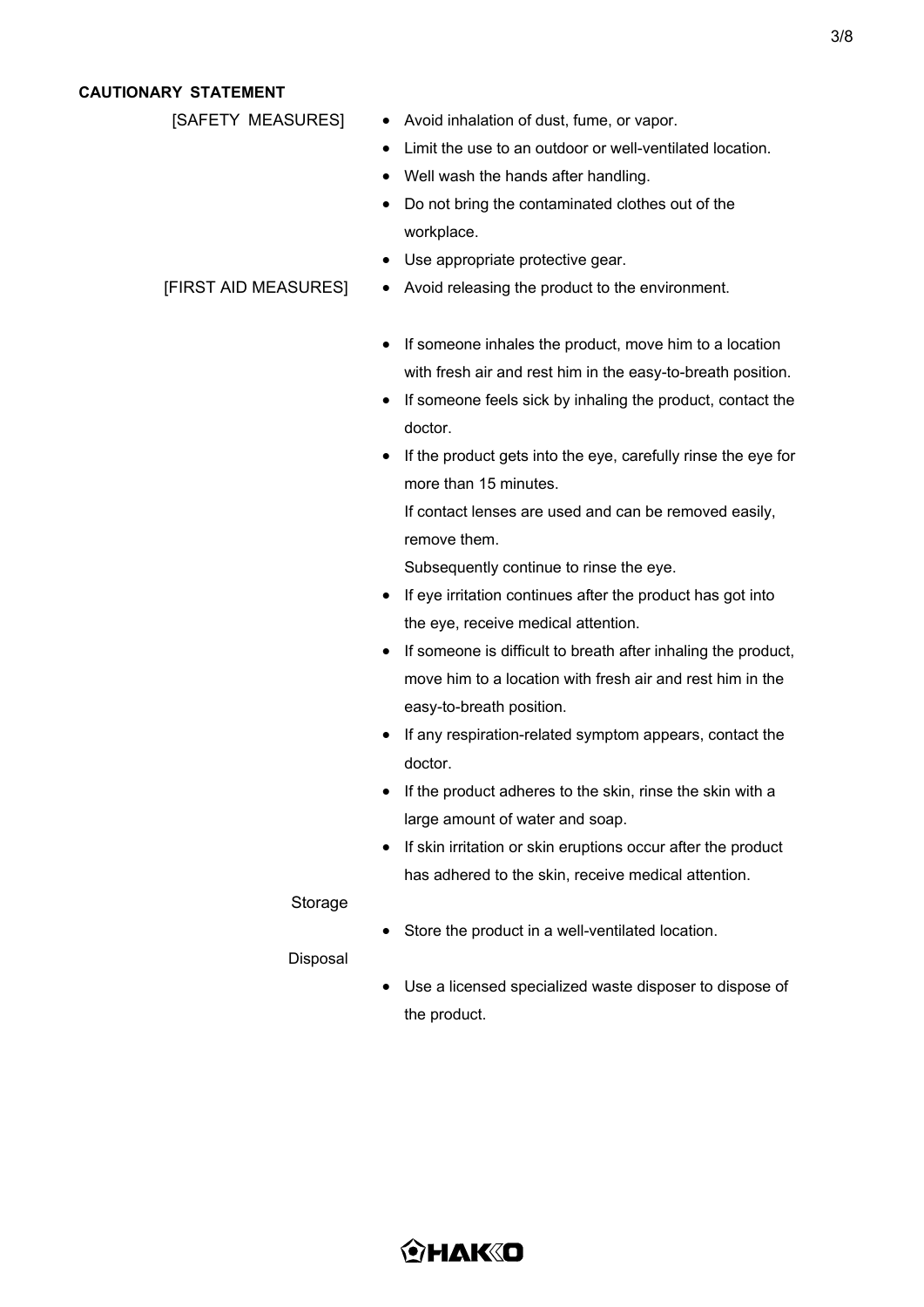### **3. COMPOSITION/INFORMATION ON INGREDIENTS**

Single substance or mixture: mixture

|              | <b>Chemical name</b> |         | Composition (%) | <b>Chemical formula</b> | <b>CAS No.</b> |  |
|--------------|----------------------|---------|-----------------|-------------------------|----------------|--|
|              | Resin                |         | 20-30%          |                         | 8050-09-7      |  |
| Flax         | Fatty acid           | $< 1\%$ | 70-80%          |                         | 67701-06-8     |  |
| <b>Brass</b> |                      | $-99\%$ |                 | <b>BSBM</b>             |                |  |

#### **4. FIRST-AID MEASURES**

|  | <b>Eye contact</b> : Rinse the eye with clean water for at least 15 minutes and then |
|--|--------------------------------------------------------------------------------------|
|  | receive medical attention.                                                           |
|  | <b>Skin contact</b> : Well rinse the skin with a large amount of water and soap.     |
|  | If skin irritation or skin eruptions occur, receive medical attention.               |
|  | <b>Inhalation</b> : Move the victim to a location with fresh air and rest him in the |
|  | easy-to-breath position.                                                             |
|  | If any respiration-related symptom appears, contact the doctor.                      |
|  | <b>Ingestion</b> : Rinse the mouth.                                                  |
|  | If the victim feels sick, receive medical attention.                                 |

## **5. FIRE FIGHTING MEASURES**

|                                                                       | <b>Extinguishing media :</b> Water spray, fire-extinguishing foam, fire-extinguishing powder,<br>carbon dioxide, and dry sand |
|-----------------------------------------------------------------------|-------------------------------------------------------------------------------------------------------------------------------|
|                                                                       | <b>Special fire :</b> If not hazardous, move the container from the fire area.                                                |
| fighting procedures                                                   | Remove the ignition source if it can be done safely.                                                                          |
| <b>Extinguishing media not : Compressed water spray</b><br>to be used |                                                                                                                               |
| Protection of fire fighters :                                         | Use an appropriate self-contained compressed air breathing<br>apparatus and a flameproof wear.                                |



## **OHAKIO**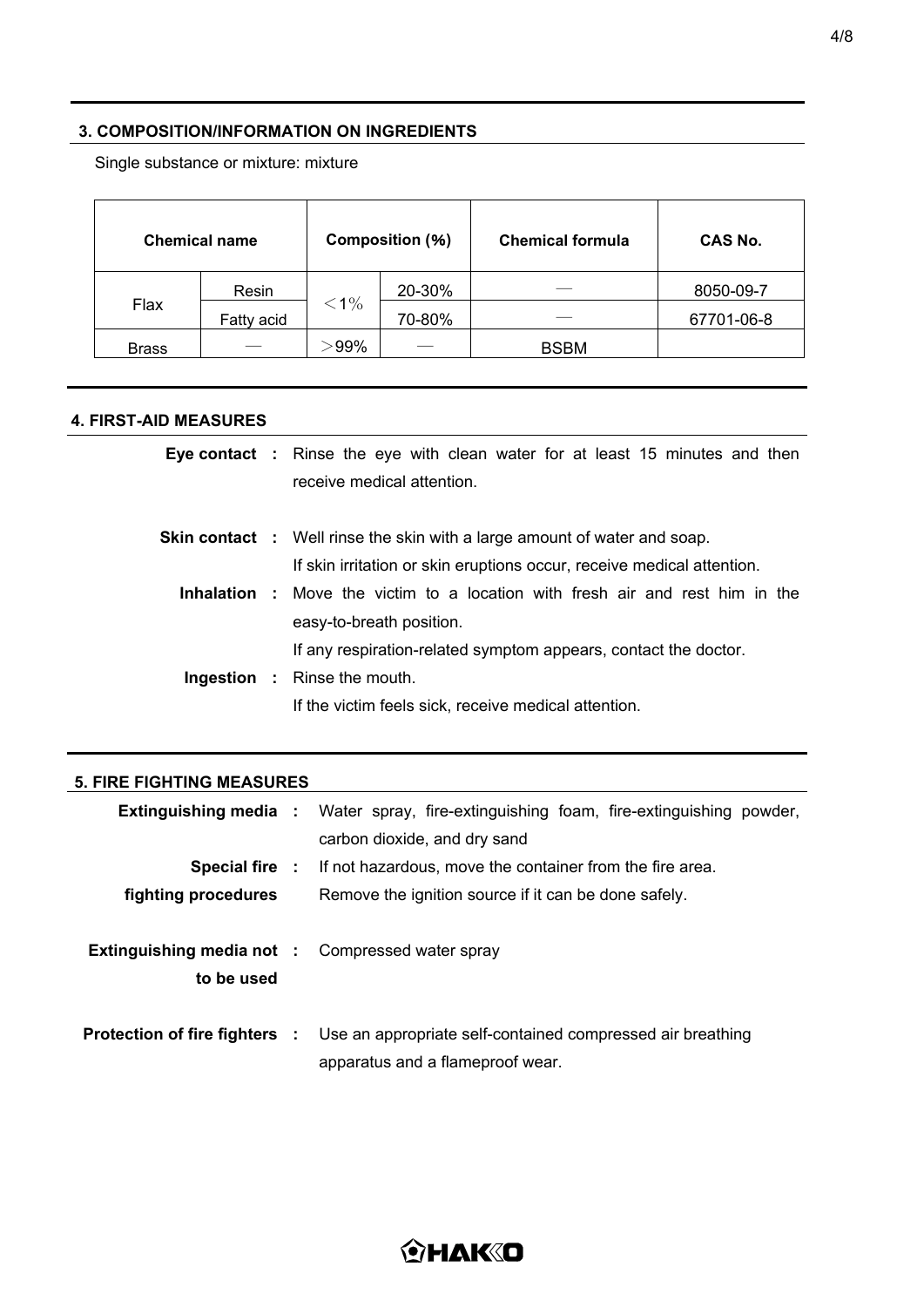#### **6. ACCIDENTAL RELEASE MEASURES**

|  | <b>Personal protection :</b> Remove all the ignition source.                                       |
|--|----------------------------------------------------------------------------------------------------|
|  | <b>Environmental Protection :</b> Do not release the product to the environment.                   |
|  | <b>Removing procedures</b> : Collect the product in an empty container for subsequent<br>disposal. |

### **7. HANDLING & STORAGE**

### **Handling**

|  | Technical measures : Well ventilate the workplace locally and wear masks to prevent<br>the inhalation of dust.                            |
|--|-------------------------------------------------------------------------------------------------------------------------------------------|
|  | Precaution : Use appropriate protective gear during work while giving<br>consideration to the countermeasures against static electrocity. |

## **Storage**

Storage conditions **:** Avoid storing the container at high temperature and store it in a general indoor warehouse.

#### **8. EXPOSURE CONTROLS/PERSONAL PROTECTION**

| <b>MEASURES FOR EQUIPMENT</b>                    | : Use enclosed equipment or apparatuses, or provide a |
|--------------------------------------------------|-------------------------------------------------------|
|                                                  | local ventilator.                                     |
| <b>CONTROL CONCENTRATION</b>                     | : Not specified                                       |
| <b>ALLOWABLE CONCENTRATION</b>                   |                                                       |
| The Japanese Society for Hygiene : Not specified |                                                       |
| (year 1999 edition)                              |                                                       |
| ACGIH (year 19995 edition) : Not specified       |                                                       |
|                                                  |                                                       |
| <b>Protective gear</b>                           |                                                       |
| Protective gear for respiratory : Dustproof mask |                                                       |
|                                                  |                                                       |
| Protective gear for eyes : Goggle type           |                                                       |
|                                                  |                                                       |
| Protective gloves : Rubber gloves                |                                                       |
|                                                  | Protective clothing : Antistatic working wear         |
|                                                  |                                                       |

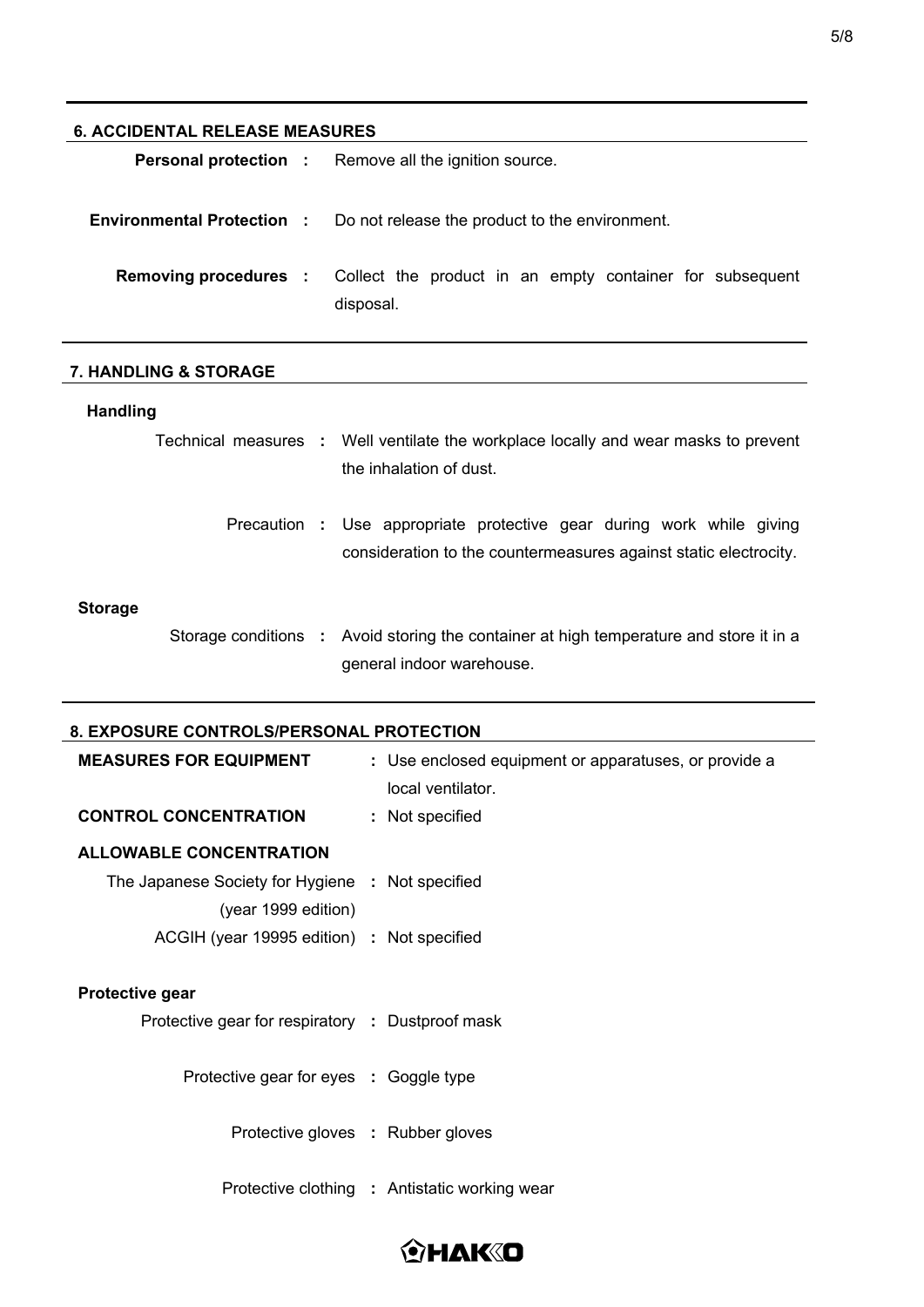## **9. PHYSICAL AND CHEMICAL PROPERTIES**

| PHYSICAL PROPERTIES                      |                     |                         |
|------------------------------------------|---------------------|-------------------------|
| <b>PHYSICAL STATE</b>                    | ٠.                  | Rosin coated brass wire |
| <b>APPEARANCE</b>                        |                     |                         |
| Color                                    | ٠<br>$\blacksquare$ |                         |
| Odor                                     |                     | Characteristic odor     |
| pH                                       |                     | No data available       |
| <b>Softening temperature</b>             |                     | $50^{\circ}$ C min.     |
| <b>Boiling point/range</b>               |                     | No data available       |
| <b>Flash point</b>                       | ÷.                  | $170^{\circ}$ C         |
| <b>Explosion range – Lower limit (%)</b> | ÷.                  | No data available       |
| <b>Explosion range – Upper limit (%)</b> | ÷.                  | No data available       |
| Vapor pressure                           | $\blacksquare$      | No data available       |
| <b>Vapor density</b>                     | $\blacksquare$      | No data available       |
| <b>Specific gravity</b>                  | ٠                   | No data available       |
| Solubility in water                      | ٠                   | Insoluble in water      |
| <b>Octanol/water partition</b>           |                     | No data available       |
| coefficient                              |                     |                         |
| <b>Decomposition temperature</b>         |                     | No data available       |
|                                          |                     |                         |

#### **10. STABILITY AND REACTIVITY**

|                                                       | <b>Stability</b> : Considered stable when stored and handled in compliance with the<br>applicable laws and regulations. |
|-------------------------------------------------------|-------------------------------------------------------------------------------------------------------------------------|
|                                                       | <b>Reactivity</b> : Decomposed with irritating fume generated, when heated.                                             |
| <b>Conditions to avoid : Heating</b>                  |                                                                                                                         |
| <b>Incompatible materials : Oxidant and alkali</b>    |                                                                                                                         |
| Hazardous decomposition : Irritating fume<br>products |                                                                                                                         |
|                                                       | <b>Self-reaction :</b> Not a self-reactive substance under the Fire Defense Law                                         |
|                                                       | <b>Dust explosibility : No information available</b>                                                                    |
|                                                       | <b>Stability and reactivity : Stable under the normal conditions</b>                                                    |
|                                                       | <b>Others</b> : Avoid contact with strong alkali.                                                                       |

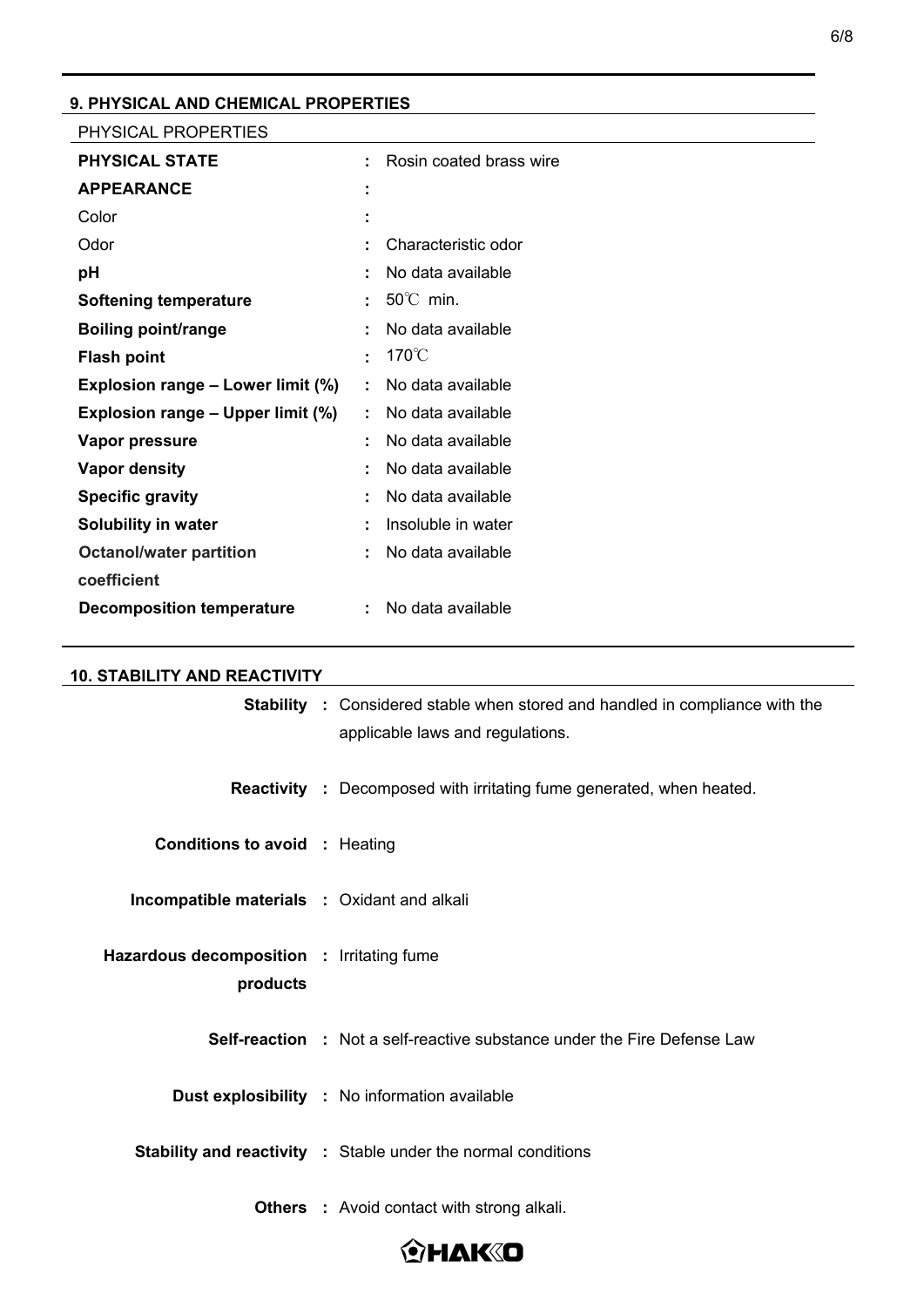| 11. TOXICOLOGICAL INFORMATION (Including symptom of human and epidemical information) |              |                                                                                                             |  |  |
|---------------------------------------------------------------------------------------|--------------|-------------------------------------------------------------------------------------------------------------|--|--|
|                                                                                       |              | Respiratory sensitization : Classified into category 1 as rosin is classified into group 1 of airway        |  |  |
|                                                                                       |              | sensitive substances by Japan Society for Occupational Health.                                              |  |  |
|                                                                                       |              | Skin sensitizer : Classified into category 1 as rosin is classified into R43 in the EU                      |  |  |
|                                                                                       |              | classification (EU-Annex I).                                                                                |  |  |
|                                                                                       |              | Acute toxicity (oral) : Determined as N/A because the rat LD50 value is 7600 mg/kg and fatty                |  |  |
|                                                                                       |              | acids are 5000 mg/kg.                                                                                       |  |  |
| Acute toxicity (dermal) :                                                             |              | Classified into category 4 based on the rat LD50 (6h) value and the rosin                                   |  |  |
|                                                                                       |              | value of 1.5 mg/L.                                                                                          |  |  |
| Acute toxicity (inhalation: :                                                         |              | Classified into category 5 based on the rat LD50 value, the rosin value of                                  |  |  |
| dust)                                                                                 |              | 2500 mg/kg, and the fatty acid value of 5000 mg/kg.                                                         |  |  |
|                                                                                       |              | Skin corrosion/Skin irritation : Classified into category 3 as mild irritation was reported in a rosin test |  |  |
|                                                                                       |              | using rats.                                                                                                 |  |  |
| Serious eye damage / Eye                                                              | $\mathbb{R}$ | Classified into category 2B as mild irritation was reported in a rosin test                                 |  |  |
| irritation                                                                            |              | using rats.                                                                                                 |  |  |
| Germ-cell mutagenicity :                                                              |              | Determined as N/A because a micronucleus test using bone marrow of                                          |  |  |
|                                                                                       |              | mice to which the product was orally given showed a negative result                                         |  |  |
|                                                                                       |              | (rosin).                                                                                                    |  |  |
|                                                                                       |              |                                                                                                             |  |  |
|                                                                                       |              | <b>Carcinogenicity</b> : Determined as N/A because no data on rosin was available although data             |  |  |
|                                                                                       |              | on fatty acid was provided in IARC or NTP.                                                                  |  |  |
| Reproductive toxicity : No data available                                             |              |                                                                                                             |  |  |
|                                                                                       |              |                                                                                                             |  |  |
| Specific target organ /Single : No data available                                     |              |                                                                                                             |  |  |
| exposure<br>Specific target organ : No data available                                 |              |                                                                                                             |  |  |
| /Repeated exposure                                                                    |              |                                                                                                             |  |  |
| Aspiration hazards : No data available                                                |              |                                                                                                             |  |  |
|                                                                                       |              |                                                                                                             |  |  |

## **12. ECOLOGICAL INFORMATION**

| environment         | <b>Acute hazards to the aquatic :</b> Not classified as due to 1% content of rosin. |
|---------------------|-------------------------------------------------------------------------------------|
|                     | <b>Chronic hazards to be the :</b> Not classified as due to 1% content of rosin.    |
| aquatic environment |                                                                                     |
|                     | <b>Others</b> : No information available                                            |